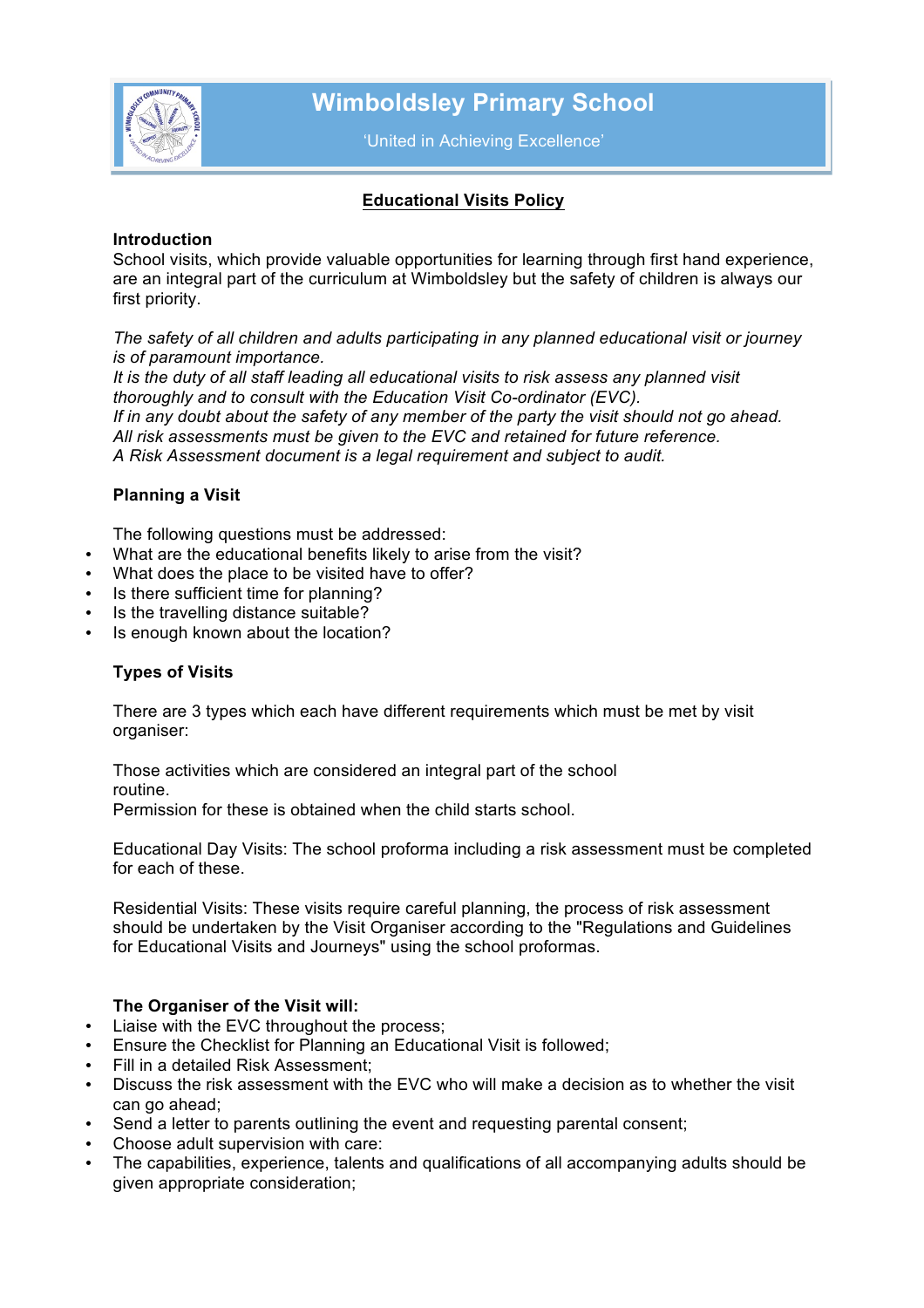- A First Aider must accompany every visit;
- Ensure that the children's emergency numbers and medical records are up to date;
- Brief all adults, before the visits r/e their roles and responsibilities and what to do in case of a critical incident;
- On return complete any additional accident / incident forms as appropriate.

#### **Levels of Supervision**

Teachers and other adult supervisors need to undertake greater care than that expected of the most careful parent. Levels of supervision are decided upon for each visit, taking into consideration the relevant variables (e.g. age, experience, children, nature of activity, location, physical hazards).

As a guide:

- Nursery children should be supervised at a level of 1:2
- Reception children should have adult to pupil ratio of 1:4
- KS1 adult : pupil ratio 1:6
- Lower KS2 adult : pupil ratio 1:8
- Upper KS2 adult : pupil ratio 1:10

Visit organisers should take individual children's circumstances into account and adjust the supervision as necessary to ensure the safety of children at all times. A member of staff must accompany children on all visits.

#### **Sports Fixtures**

The arrangements of all sports fixtures must be planned and organised accordingly. If teachers', parents' or other vehicles are used for transporting the pupils the school is responsible for ensuring tax, MOT, Class 1 insurance, etc are all in place. Appropriate child restraints must be used in line with Government legislation.

#### **Residential Visits:**

Overnight stays of any kind involve additional levels of care and the minimum ratio of teachers/adult supervisors is 1:10, which may include qualified centre staff where appropriate. At least one teacher and one adult supervisor are assigned to each group, with both sexes represented in the case of mixed parties if at all possible. A summary sheet of information about children and adults participating in a residential visit is completed along with emergency contact information and a copy given to the home/school based contact. Visit organisers need to be fully aware of procedures in case of serious incidents and ensure that emergency contact numbers are taken with the paper work and consent forms on the visit.

The visit organiser will ensure that parents have the school number for emergency contact should the need arise during or after the visit.

## **Farm Visits**

Farms can be dangerous places so taking children to a farm should be carefully planned. The risks to be assessed should include those arising from misuse of farm machinery and the hazards associated with E Coli 0157 and other infections. Those who are pregnant are at particular risk.

Check that the farm maintains good washing facilities, clean grounds and public areas.

#### **Never let children:**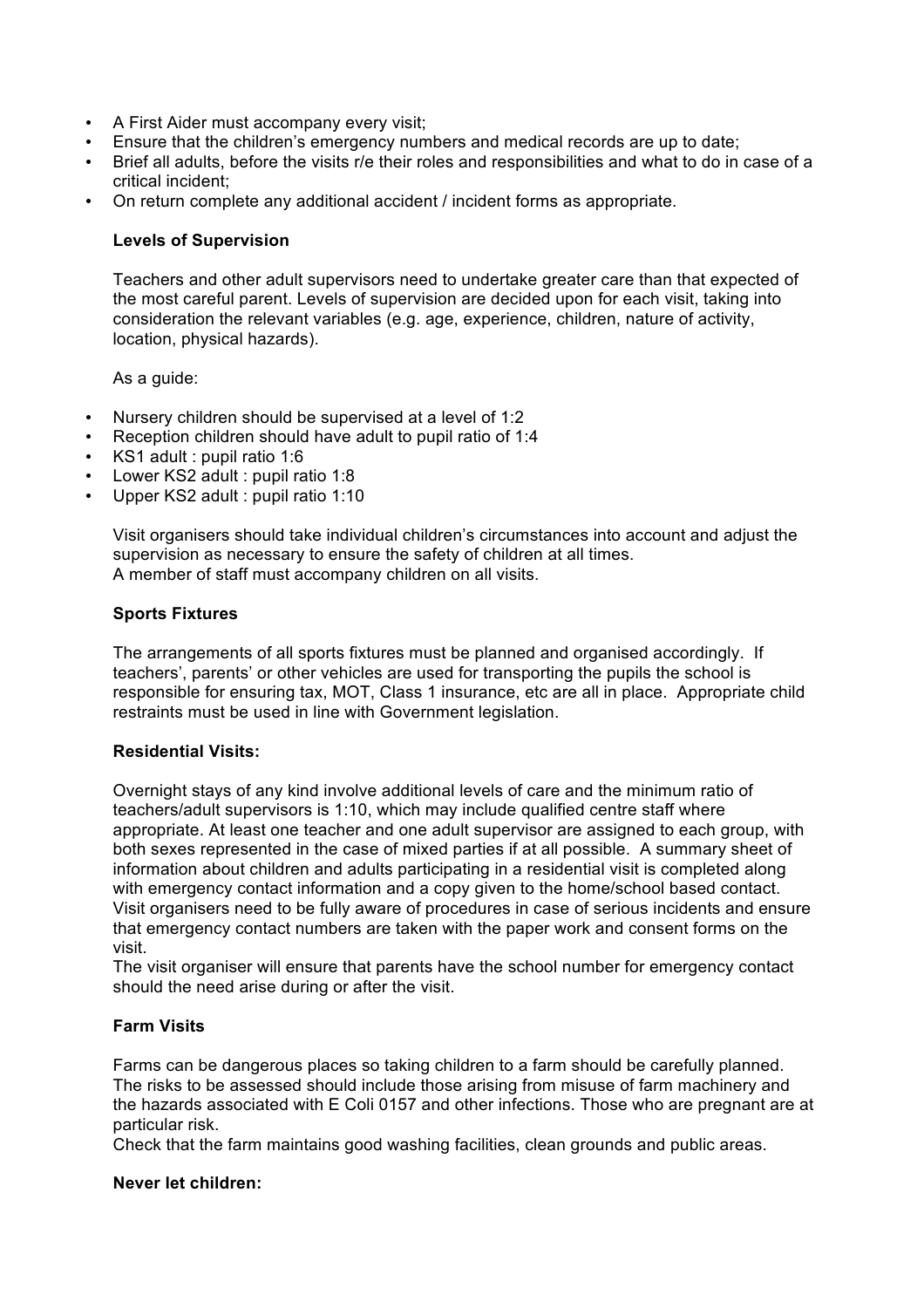- Place their faces against the animals or put their hands in their own mouths after feeding the animals
- Eat until they have washed their hands
- Sample any animal foodstuffs
- Drink from taps
- Ride on tractors or other machines
- Play in the farm area

#### **Inclusion**

The visit organiser will make every effort to ensure that all children are included on visits, including those with special educational needs, disabilities or other special conditions or circumstances. This may require additional adult support, increased staff to pupil ratio, adult training for specific medical conditions etc.

The visit organiser will take all reasonable steps to ensure inclusion for all.

## **Equipment**

The following items should be taken on all visits:

- First Aid Equipment
- Inhalers and paperwork relating to each child in the group with asthma.
- Prescribed medication
- Sick bucket
- Mobile phones
- Contact list for emergencies

## **Transport**

Local coach companies are used to transport children, the best tender is accepted.

In the event of an accident:

- Attempt to park in a safe place
- Keep the passengers in the vehicle unless they are at risk by doing so.
- On a motorway children should be taken away from the road.
- Note the precise location.
- Assess the situation and report the details to school as soon as possible.
- An adult must stay with the children at all times.

## **Delays**

If delayed contact the school at the earliest possible opportunity and proceed at a safe speed.

## **Injuries**

- Assess the injured without injury to yourself.
- Only attempt First Aid if qualified.
- Reassure and protect the casualty from further harm.
- Send for help: dial 999 and give the following information: the location, details of casualties – age / condition, phone number.

## **Critical Incident Plan**

- Trip organiser to inform the Headteacher
- Headteacher to inform EVC
- School to inform Chair of Governors